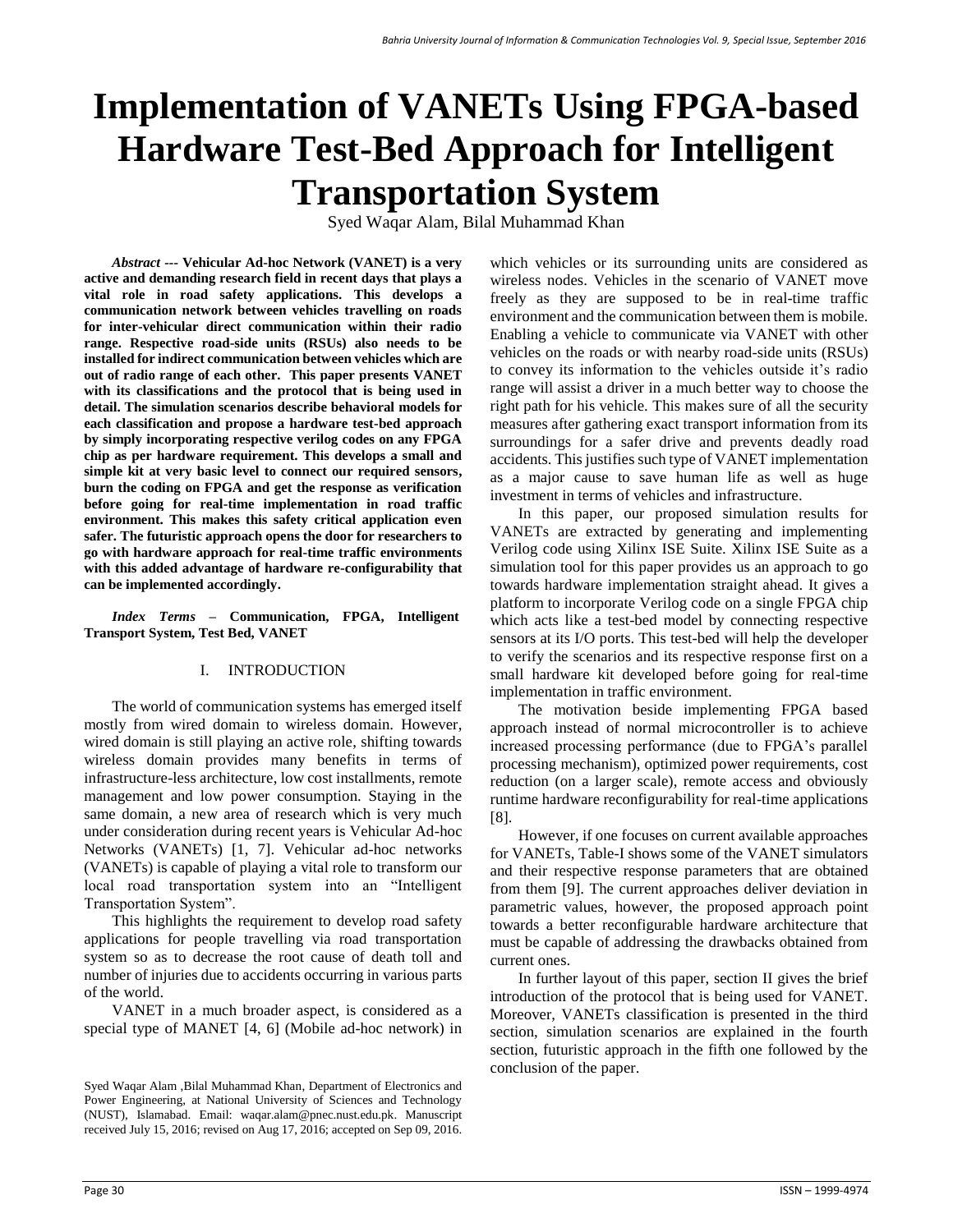| <b>Simulators</b>                                    | <b>GloMoSim</b>        | $NS-2$                             | <b>QualNet</b>                                                                   |
|------------------------------------------------------|------------------------|------------------------------------|----------------------------------------------------------------------------------|
| Signal<br>to<br>Noise Ratio<br>Calculation           | Cumulative             | Difference<br>two<br>1n<br>signals | Comulative                                                                       |
| Signal<br>Reception                                  | SNRT,<br><b>BER</b>    | <b>SNRT</b>                        | SNRT, BER                                                                        |
| Fading                                               | Rayleigh<br>Ricean     | N <sub>0</sub>                     | Rayleigh<br>Ricean                                                               |
| Path Loss                                            | Free space,<br>Two Ray | Free<br>Space,<br>Two Ray          | Space,<br>Free<br>Two<br>Ray,<br><b>ITM</b><br>(Irregular)<br>Terrain<br>Model). |
| for<br>Support<br>multiple<br>wireless<br>technology | Yes                    | N <sub>0</sub>                     | Yes                                                                              |

TABLE 1. Comparison of Vanet Simulators [9]

## II. THE PROTOCOL  $-$  802.11p (WAVE)

While working in the domain of VANETs, the protocol that is preferably being used is IEEE 802.11p [2]. This protocol is for wireless communication is an extended form of WLAN standard of IEEE 802.11, having similarities with IEEE 802.11a in terms of physical layer with Orthogonal Frequency Division Multiplexing (OFDM) & with IEEE 802.11e in terms of MAC (Medium Access Control) layer for QoS [11] [12]. IEEE 802.11p is also named as Wireless Access in Vehicular Environments (WAVE).

The 802.11p MAC method is based on carrier sense multiple access (CSMA) [5] [13], where nodes listen to the wireless channel before sending. If the channel is busy, the node must defer its access and during high utilization periods. This could lead to unbounded delays. However, its physical layer is mainly concerned with the reliability of the system. The protocol uses channel bandwidth of 10MHz in 5.9GHz band (5.85-5.925GHz), having data rates from 3Mbps to 27 Mbps.

Moreover, Table II gives a comparative analysis of performance parameters for MAC layer of 802.11 and Ad hoc MAC. [14, 15].

TABLE 2. Comparative analysis of 802.11 and AD HOC  $MAC$   $[14, 15]$ 

| MAC 114.131                                        |                              |                 |  |  |
|----------------------------------------------------|------------------------------|-----------------|--|--|
| <b>Performance</b><br>parameters for<br><b>MAC</b> | 802.11                       | <b>AD HOC</b>   |  |  |
| <b>Basis</b>                                       | CSMA/CA                      | <b>RR-ALOHA</b> |  |  |
| Maturity<br>of<br>implementation                   | Mature and still<br>evolving | Medium          |  |  |

| Real-time<br>performance<br>capability and QoS | Small                     | Medium    |
|------------------------------------------------|---------------------------|-----------|
| Mobility                                       | Medium $\rightarrow$ High | Medium    |
| <b>Broadcasting</b><br>reliability             | N <sub>0</sub>            | Yes       |
| Synchronization<br>with time                   | Not required              | Mandatory |

# III. CLASSIFICATION OF VANETs

VANETs are mainly classified into two main categories, i.e. "Vehicle to Vehicle (V2V) Communication" and "Vehicle to Infrastructure (V2I) Communication". However, there is a third type of model as well which is known as hybrid communication and is considered as "Vehicle to Vehicle to Infrastructure (V2V2I) Communication" [3].

# *A. V2V Communication*

In V2V communication, a central entity (like an access point in WLAN standard) is not required as the means of communication between vehicles travelling on the roads. This clearly indicates that the mobile vehicles travelling freely on the road can directly communicate with each other or may form a small group to send & receive information to other nodes using different routing algorithms. As multiple vehicles may be there in such communication scenario, the routing protocols that allows the information exchange between the nodes may form a multi hop network. During communication in the scenario of V2V communication, the exchange of information in accurate time with reduced latency is very important being time-sensitive, else may result as a serious loss. Considering few of the scenarios in terms of examples, a V2V communication may give emergency brake lights warning by informing the vehicle when the driver of vehicle moving ahead apply sudden brakes. In case of close distance scenario, it may generate a warning message to avoid forward collision. When two vehicles moving from blind spots reaches an intersection, it generates a warning message of vehicle detection when both the nodes come within the radio range of each other to avoid any undesired incident.

## *B. V2I Communication*

The V2I communication allows communication between a vehicular mobile node and a static road side unit (RSU) to exchange the information globally on large scale. Direct communication between a vehicle and RSU for information exchange formulates a single hop network. Then the RSU can broadcast the gathered information globally so that the information regarding vehicles from one part of the city can be shared with other part of city by first having V2I communication and then I2V communication (here I is representing infrastructure, as road side unit and V as vehicular node).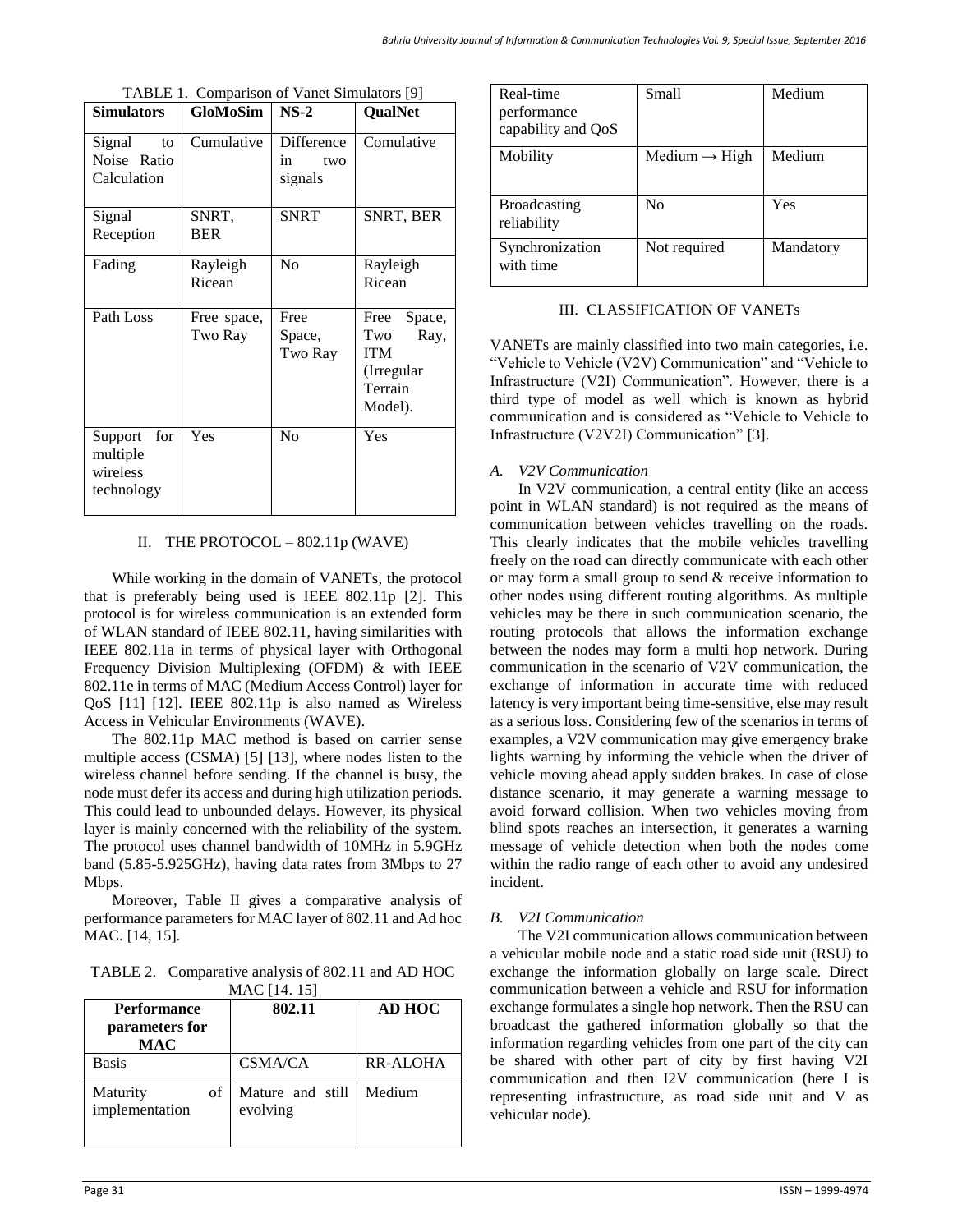As an example if there is blockage of road in certain part of city, then the vehicle moving on the same road will definitely face congestion issues. However, this vehicle can send this blockage information to the RSU present within its radio range using V2I communication. The respective RSU may broadcast this information globally using I2I communication and the information is finally delivered to other vehicles willing to follow the same route having blockage using I2V communication.

#### *C. V2V2I Communication*

This third type is a hybrid one combining V2V and V2I communication formulates V2V2I communication. In this case, one communicating vehicle is considered as "master vehicle". This master vehicle can exchange information with other vehicles as well as RSUs that are in radio range simultaneously.

#### IV. SIMULATION SCENARIOS

Table III present the parametric values used for 802.11p protocol. A comprehensive simulation analysis is done for three cases as discussed above and the implementation of these scenarios are presented in this section which shows the practical demonstration of VANETs on hardware platform using Xilinx ISE Suite to get their respective timing diagrams as simulation results.

| <b>Parameters</b>    | <b>802.11p values</b> |  |
|----------------------|-----------------------|--|
| Channel bandwidth    | $10 \text{ MHz}$      |  |
| Data rates           | 3 to 27 Mbps          |  |
| Slot Time            | $16 \,\mu s$          |  |
| SIFS time            | $32 \,\mu s$          |  |
| Preamble length      | $32 \mu s$            |  |
| Air propagation time | $<$ 4 µs              |  |
| <b>CWmin</b>         | 15                    |  |
| CWmax                | 1023                  |  |

## *Case I. For V2V nodes*

In this scenario two vehicular nodes "v1" and "v2" are considered which are travelling on the same path.

When both the vehicular nodes come within the radio range of each other, "v1" receives positive edge of clock. At this positive edge, "v1" gets high and then transmits this high to "v2" on the next clock cycle showing V2V communication and indicating the driver of "v2" that the distance between both the vehicles is close enough, this enforces node v2 to take precautionary steps to avoid any possible collision. Figure 1 shows the data flow of V2V scenario.

| Step 1 | ."V1" &"V2" travelling on the same<br>path.                                                                           |  |
|--------|-----------------------------------------------------------------------------------------------------------------------|--|
| Step 2 | •When V1 & V2 vehicular nodes comes<br>within the radio range of each other,<br>"v1" receives positive edge of clock. |  |
| Step 3 | •V1 become high and transmits this<br>high V2.                                                                        |  |
| Step 4 | •This enforces node V2 to be high on<br>next positive clock edge and take<br>precautionary steps to avoid collision.  |  |

Fig. 1 Data flow of V2V scenario

The results are shown in Figure 2 as timing diagram obtained from ISim simulator of Xilinx ISE Suite by simulating its behavioral model.



Fig. 2 V2V simulation scenario using ISim simulator of Xilinx ISE Suite

## *Case II. For V2I nodes*

In this scenario one mobile vehicular node denoted by "V" and the other one is the road side unit or infrastructure unit denoted by "I" is considered.

The vehicular node "V" needs to transmit its information globally so that the vehicles travelling in other parts of city may utilize it in an effective way. For this purpose, when "V" comes within the radio range of a road side unit "I", it receives positive edge of clock (as in the previous case) and gets high. Then "V" transmits this information to "I" on the next positive edge showing V2I communication to transmit this information globally as desired.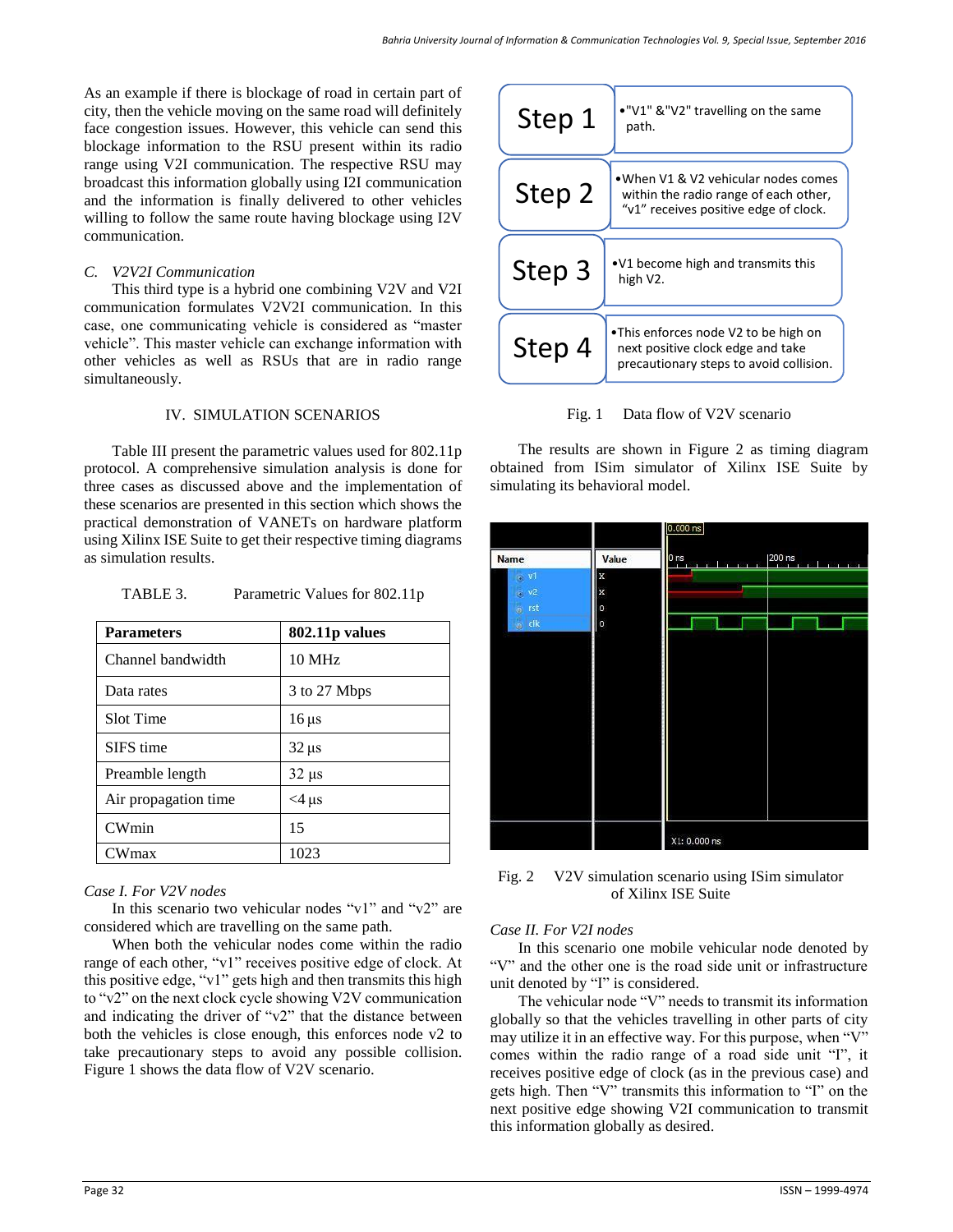Figure 3 shows the data flow of V2I scenario.



Fig. 3 Data flow of V2I scenario

The results of hardware timing diagram can be seen from Figure 4.

| Name      | Value   | $ 200 \text{ ns} $<br>$\mathsf{p}_{\mathsf{ns}}$<br>п<br>- 11<br><b>Contract</b><br>$\mathbf{r}$ |
|-----------|---------|--------------------------------------------------------------------------------------------------|
| V         | 1       |                                                                                                  |
|           | 1       |                                                                                                  |
| rst       | $\circ$ |                                                                                                  |
| L.<br>clk | $\circ$ |                                                                                                  |
|           |         |                                                                                                  |
|           |         | X1: 1,000.000 ns                                                                                 |

Fig. 4 V2I simulation scenario using ISim simulator of Xilinx ISE Suite

#### *Case III. For V2V2I nodes*

In case of hybrid model (V2V2I communication), a master vehicular mobile node will interact with other units in a way as discussed above. Using such type of hybrid models may contribute in reducing infrastructure in the sense of less number of RSUs being used as the communication to other vehicles is also being done by master vehicle itself.

In this model we consider in total 4 nodes having 1 master node, 2 vehicular mobile nodes and 1 RSU. According to scenario whenever there is any accident or blockage in any of the lanes on road and our master vehicular node is also following the same path, the vehicle (1st vehicular node) being the victim of that incident will transmit a 'high' to master node indicating V2V communication between the two. Once the master vehicle receives 'high' signal pulse, it will relay this information to the vehicle which is following the master (2nd vehicular node) indicating V2V communication again so that they may avoid that incidental route if they wish to and at the same time to the nearest RSU indicating V2I communication to transmit it globally. Figure 5 shows the data flow of V2V2I scenario.





Figure 6 shows the timing diagram of this scenario. In this case, labelled "v1" is the vehicle facing accident. At positive edge of clock, v1 gets high and sends the information to "m" which is our master vehicular node in the next clock cycle. Then the master node relays this information to "v2" which is the other vehicular node and "r" which is our RSU simultaneously.



## Fig. 6 V2V2I simulation scenario using ISim simulator of Xilinx ISE Suite

The above presented timing diagrams are obtained via ISim simulator of Xilinx ISE Suite as mentioned earlier after implementing and simulating the behavioral models for respective programs using Verilog coding technique.

In case of reset for each case, all the parameters will set themselves to low. This connects us with an approach towards FPGA based hardware test-bed.